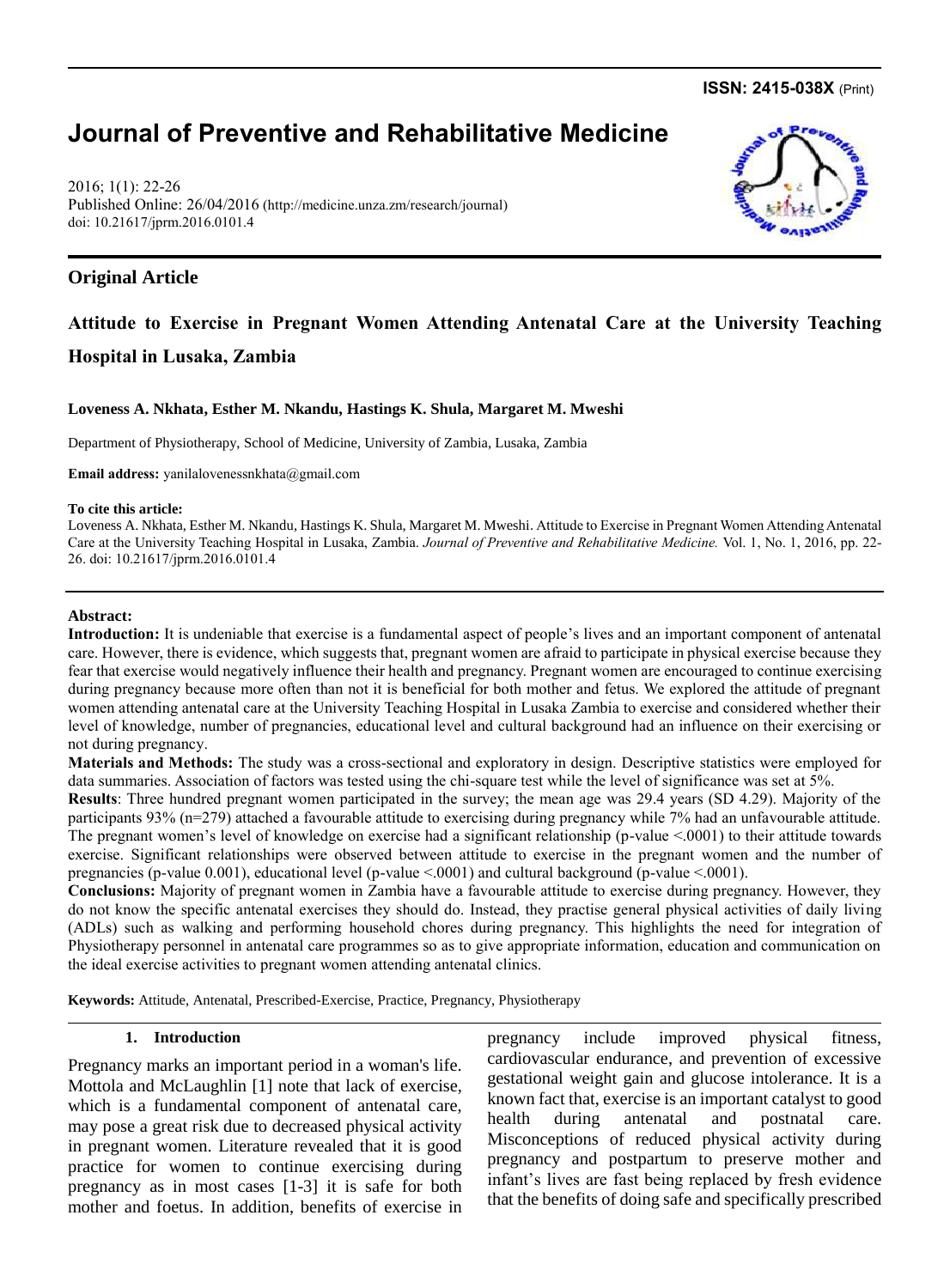exercises outweigh the presumed risks by far. Doran and Davies [4] indicate that many women are still hesitant to engage in any sort of physical activity during pregnancy because exercise is believed to increase risks associated with pregnancy. However, a number of factors have been identified as contributing to pregnant women's inability to exercise. These include but are not limited to; safety concerns, previous involvement in regular exercise, level of knowledge, level of education, personal attitudes, beliefs and phobia [5-7].

Nkhata and colleagues [8] reported that majority of women in Zambia submitted not knowing how to perform ideal antenatal exercises, tiredness and discomfort as reasons for not doing exercises. Similar results were reported in Nigeria [5] and Brazil [6]. Further, Mbada and others [5] highlight that in Africa, engagement in exercise and delivery care among pregnant women is inhibited by cultural myths, traditional beliefs and misperceptions. Jones and colleagues [9] also report that attitudes towards exercise are derived from a set of health beliefs, which vary greatly among individuals with different lifestyles. Similarly, Downs [10] echoes that a pregnant woman's attitude towards exercise influences her participation in exercise activities and her intention to exercise is the strongest determinant of her actual exercise behaviour. As exercise prescribers in health care delivery, it is important for physiotherapists to explore and understand the attitude of pregnant women towards exercise in order to minimise the barriers to exercise. This study explored the attitude to exercise in pregnant women attending antenatal care at the University Teaching Hospital in Lusaka, Zambia. Attitude was the degree to which a pregnant woman had a favourable or unfavourable evaluation of exercise. We also considered whether level of knowledge, number of pregnancies, educational level and cultural background had an impact on the intention to exercise among the pregnant women.

### **2. Material and Methods**

Following ethical approval from the Biomedical Research Ethics Committee of the University of Zambia (UNZABREC), 300 pregnant women were recruited in a cross-sectional survey. A self-administered questionnaire based on the theory of planned behaviour model (TPBM) was used to collect data. According to Ajzen [11] the model predicts an individual's intention to engage in behaviour at a specific time and place. The questionnaire was divided into two parts. Demographic data and antenatal care was collected in section A while data on knowledge and attitude to exercise was collected under section B. The second section also, set out to collect data on exercise practice in current and previous pregnancies, type of exercises done and frequency. Analysis of data was done using the statistical package

for social sciences (SPSS) version 17.0 for windows and summarized using descriptive statistics. Association of factors was tested using the chi-square test with the significance level set at 5%. The sample size was adequate to mitigate the possibility of variability in the response variables.

### **3. Results**

# **3.1 Respondents' demographic characteristics and antenatal attendance**

Three hundred pregnant women participated in the survey; the mean age was 29.4 years (SD 4.29). Most participants 48% (n=144) had attained college level of education with 44% (n=32) being in formal employment. Majority of the pregnant women 41% (n=125) belonged to the Bemba tribe. While the average number of pregnancies reported was three, most of the pregnant women 96% (n=288) reported having attended antenatal care regularly and about 74% (n=222) attached great importance to antenatal attendance (Table 1).

# **Table 1: Respondents' demographic characteristics and antenatal attendance (n=300)**

| Demographics                     | Frequency | Percentage |
|----------------------------------|-----------|------------|
| Age                              |           |            |
| $20 - 25$                        | 33        | 11%        |
| 26-30                            | 134       | 45%        |
| $31 - 35$                        | 100       | 33%        |
| $36-40$                          | 33        | 11%        |
| <b>Educational background</b>    |           |            |
| Primary                          | 24        | 8%         |
| Secondary                        | 132       | 44%        |
| College                          | 144       | 48%        |
| <b>Occupational background</b>   |           |            |
| Student                          | 12        | 4%         |
| Unemployed                       | 66        | 22%        |
| Formal employment                | 132       | 44%        |
| Self employed                    | 90        | 30%        |
| <b>Tribe/Cultural background</b> |           |            |
| Lozi                             | 35        | 12%        |
| Soli                             | 23        | 8%         |
| Tonga                            | 26        | 9%         |
| Nsenga                           | 77        | 26%        |
| Kaonde                           | 14        | 4%         |
| <b>Bemba</b>                     | 125       | 41%        |
| <b>Number of pregnancies</b>     |           |            |
| $\overline{2}$                   | 111       | 37%        |
| $\overline{3}$                   | 123       | 41%        |
| $\overline{\mathbf{A}}$          | 22        | 22%        |
| <b>Antenatal attendance</b>      |           |            |
| Always                           | 279       | 93%        |
| Sometimes                        | 21        | 7%         |
|                                  |           |            |

# **3.2 Respondents' attitude to exercise and exercise practice during pregnancy**

More than three-quarters of the study participants 93% (n=279) attached a favourable attitude to exercise during pregnancy (Figure 1). During the current pregnancy, more than half of the study respondents 67% (n=201)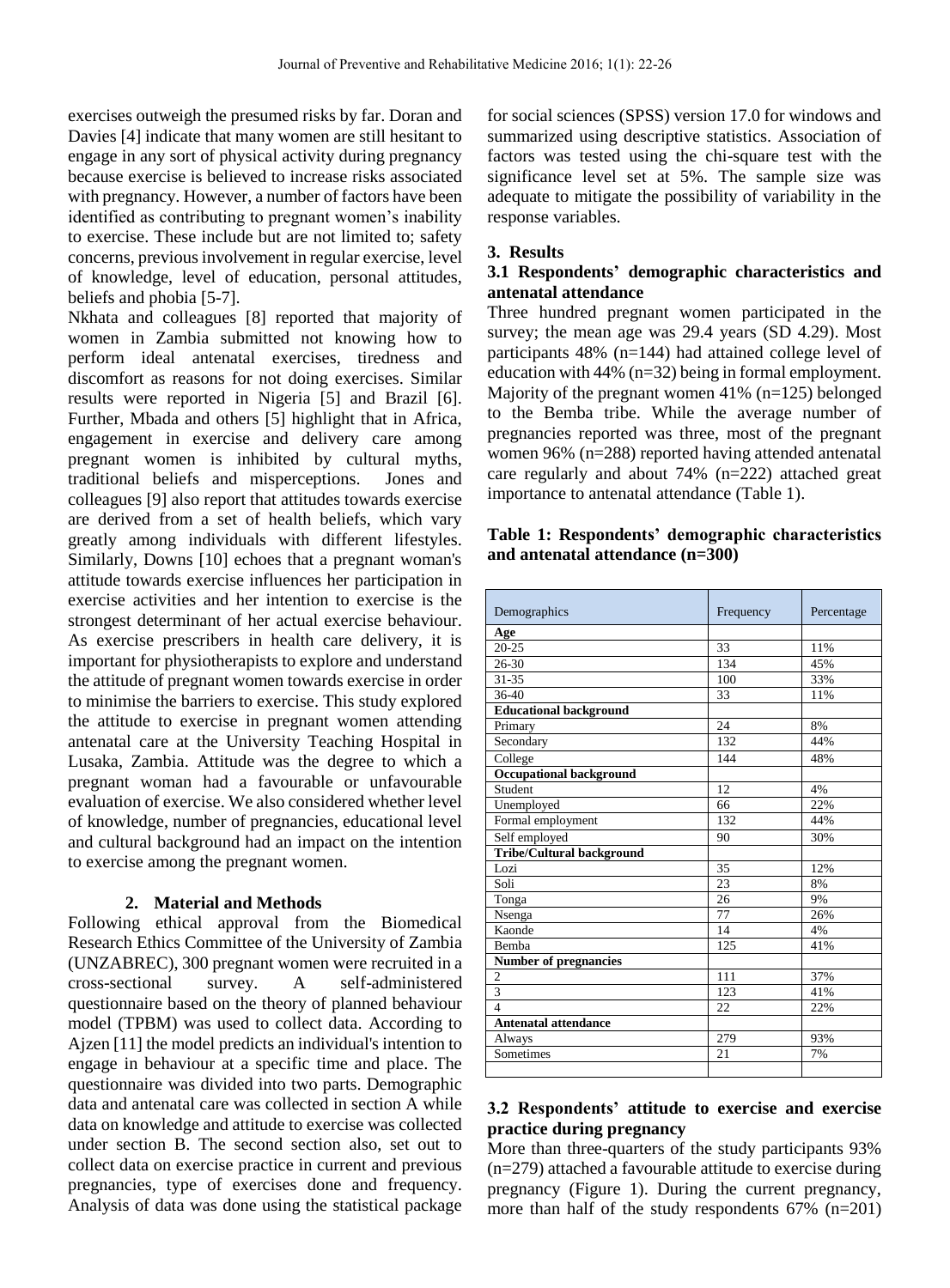reported engaging in some form of exercise activities and 63% (n=189) indicated having practised exercises in previous pregnancies. Walking was the commonest type of exercise identified by 30% (n=90) of the respondents. Figure 2 illustrates reasons for not practicing exercises which included not knowing the type of exercises 59%  $(n=177)$ , feeling tired 25%  $(n=75)$  and being afraid to exercise  $16\%$  (n=48).



**Figure 1: Respondent's attitudes to exercise and their exercise practice during pregnancy**



**Figure 2: Respondent's reasons for not exercising during pregnancy**

## **3.3 Respondents' levels of knowledge on exercise, type and sources of information**

While majority of the respondents 74% (n=222) exhibited inadequate levels of knowledge on exercise and the type of ideal exercises only, 19% (n=57) had adequate knowledge on exercise and ideal exercises in pregnancy. A quarter of the study respondents 25% (n=75) revealed that television and books were the common sources of information on exercise during pregnancy and only 5% (n=15) indicated physiotherapists as their source (Figure 3).



**Figure 3: Respondent's source of knowledge on exercise in pregnancy**

# **3.4 Cross tabulations for participants' level of knowledge, number of pregnancies, educational level and cultural background on attitude to exercise**

The pregnant women's level of knowledge on exercise had a significant relationship ( $p$ -value <.0001) with their attitude to exercise. The researcher also noted statistically significant relationships to attitude between the pregnant women's attitude to exercise and the number of pregnancies (p-value 0.001), educational level (p-value <.0001) and cultural background (p-value <.0001) (table 2).

| Category                 | $X^2$ statistic | <b>Significance</b><br>level | p-value  |
|--------------------------|-----------------|------------------------------|----------|
| Level of knowledge       | 32.01           | 0.05                         | < 0.0001 |
| Number of pregnancies    | 14.98           | 0.05                         | 0.001    |
| <b>Educational level</b> | 198.38          | 0.05                         | < 0.0001 |
| Cultural background      | 48.09           | 0.05                         | < 0.0001 |

**Table 2**: **Cross tabulations for level of knowledge, number of pregnancies, educational level and cultural background on attitude to exercise.** 

#### **4. Discussion**

It is undeniable that exercise is a fundamental aspect of women's lives and an important component of antenatal care. Pregnant women are encouraged to continue exercising during pregnancy because more often than not, it is safe for both mother and fetus [1-3, 12, 13]. However, there is evidence, which suggests that, pregnant women are afraid to participate in physical exercise because they fear that exercise would have negative effects on their health and pregnancy [5, 8]. We explored the attitude to exercise in pregnant women attending antenatal care at the University Teaching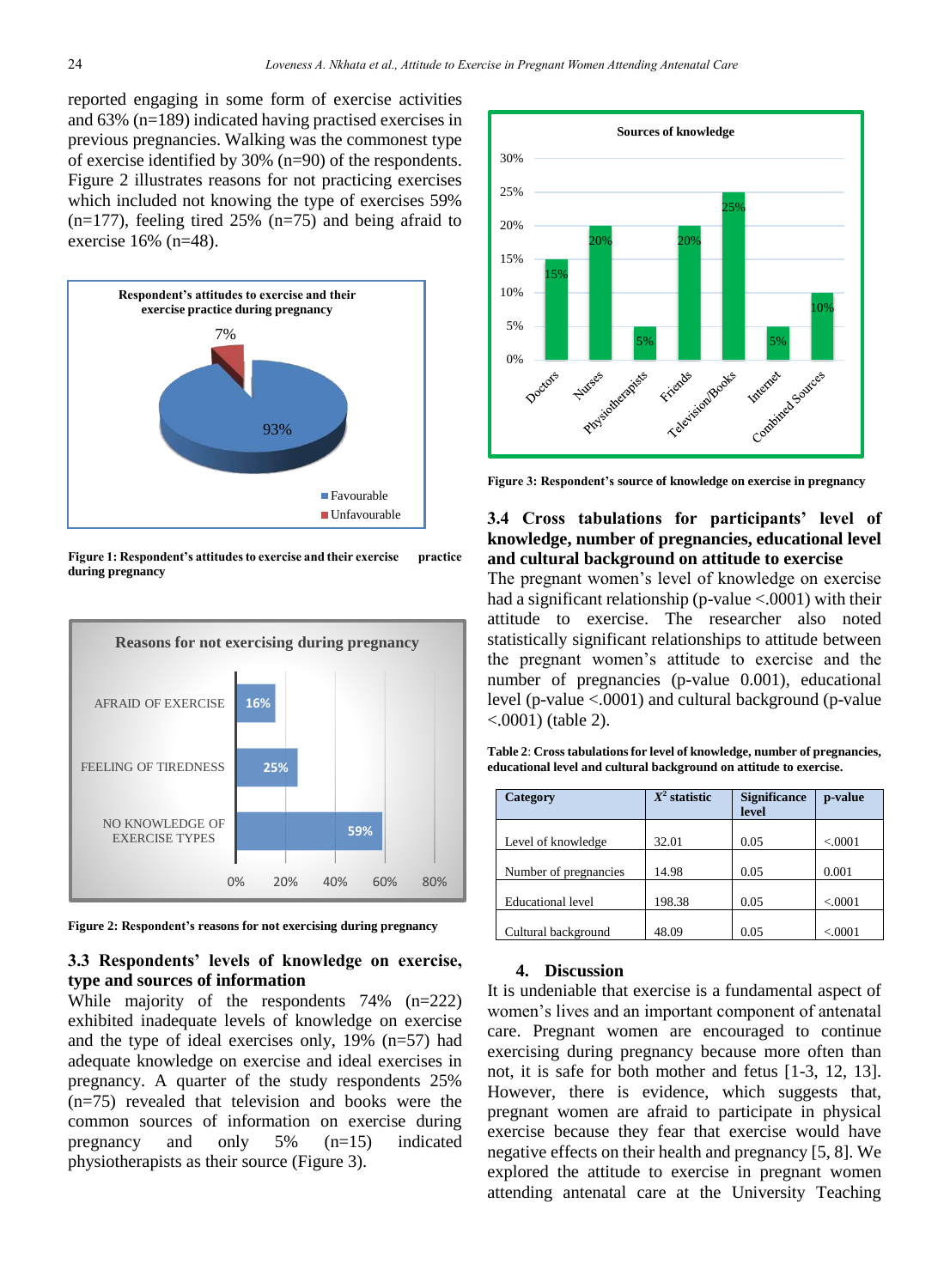Hospital in Lusaka Zambia. The research findings revealed that most of the participants had a positive attitude to exercise in pregnancy. This study finding is in line with the research findings from Malaysia 96.4% [14], 93.8% in Brazil [6] and 84.1% in Nigeria [5]. In addition, these studies echoed a positive paradigm shift in the attitude towards exercise during pregnancy with increasing numbers of pregnant women participating in exercise and physical activities. This implies that exercises should be encouraged and prescribed during pregnancy because pregnant women are willing to participate in exercise activities during pregnancy.

The average number of pregnancies reported in this study was three, with most respondents attaching great importance to attending antenatal care in current and previous pregnancies. The number of pregnancies related significantly to their attitudes towards exercise. Although, respondents had a positive attitude towards exercising, a good number admitted to not engaging in any exercise activities in the current and previous pregnancies. Nevertheless, they commonly reported practicing general physical ADLs such as walking and carrying out household chores during pregnancy. The reasons for not exercising included; feeling tired, being afraid and not knowing the ideal antenatal exercises. In previous research, these factors were identified as contributing to the pregnant women's inability to meet exercise recommendations [5, 6, 8]. Furthermore, safety concerns, previous involvement in regular exercise, levels of knowledge and education, personal attitude, and beliefs were other factors identified as inhibitors to exercise activities among pregnant women. To overcome these factors and enhance correct exercise programmes during pregnancy, physiotherapists should take keen interest and advocate for their integration into antenatal care programmes. These programmes are conduits through which dissemination of information and training on ideal exercise activities for pregnancy could be achieved.

Despite educational level having a significant relationship with attitude to exercise and most participants having attained college level of education, the majority of respondents exhibited inadequate levels of knowledge on exercise recommendations during pregnancy in the current study. This research contradicts the study findings by authors in Nigeria [5], Brazil [6] and India [15] in which pregnant women had adequate levels of knowledge on the ideal exercise activities. At least 30 minutes of moderate non-weight bearing exercises such as Kegel exercises, swimming, brisk walking, indoor stationary bicycling and low-impact aerobics is recommended per day during pregnancy [1, 2, 16, 17]. In addition, these exercise activities help pregnant women develop the ability to control muscles during labor and minimizes decreased bladder control and hemorrhoids that may arise during pregnancy. Activities such as jogging, tennis and badminton are generally safe but must be done in moderation and with caution because rapid movements affect balance during pregnancy [12]. In this study majority of the pregnant women reported performing household chores for exercise. This may be attributed to the fact that the activities are easy to carry out, have no costs and do not require equipment.

Culture plays a major role in the way a woman perceives and prepares for her birthing experience. This is because each culture has its own values, beliefs and practices related to pregnancy and birth [18]. Mbada and others [5] highlight that cultural activities such as mandatory confinement during antenatal and postnatal period especially in Africa plays a prohibiting role in physical exercises. There are seven official vernacular languages in Zambia, which represent the major languages of each province. Participants who took part in this study belonged to six of these. Cultural background in our study had a significant relationship to attitude to exercise. However, this study finding may have been influenced by factors such as social and economic status and demographic characteristics. In addition, most of the participants dwell in the city, which has a combination of cultural factors, which may have interacted and contributed to the women's positive attitude to exercise during pregnancy.

Although, participants in this study showed willingness to engage in physical activity during pregnancy regardless of their previous experiences and outcomes, the study findings revealed that there is little advice obtained on specific antenatal exercises during pregnancy from health care professionals during antenatal. Therefore, pregnant women obtain information from a wide range of sources, which includes television, books, friends, doctors, nurses, and rarely, physiotherapists. Substantial amount of research has been completed to support the idea that it is beneficial to exercise during pregnancy. However, based on the pregnant women's medical history it is important that health professionals in this area, especially physiotherapists, consistently advise, educate and offer personalized exercise guidelines to pregnant women during antenatal clinics.

# **5. Conclusion**

From the study it may be concluded say that majority of pregnant women do not know the specific antenatal exercises despite them practising general physical activities of daily living such as walking and carrying out household chores during pregnancy. Consequently, they are not able to practise the ideal exercise during pregnancy. Therefore, there is need to promote interdisciplinary collaboration between the